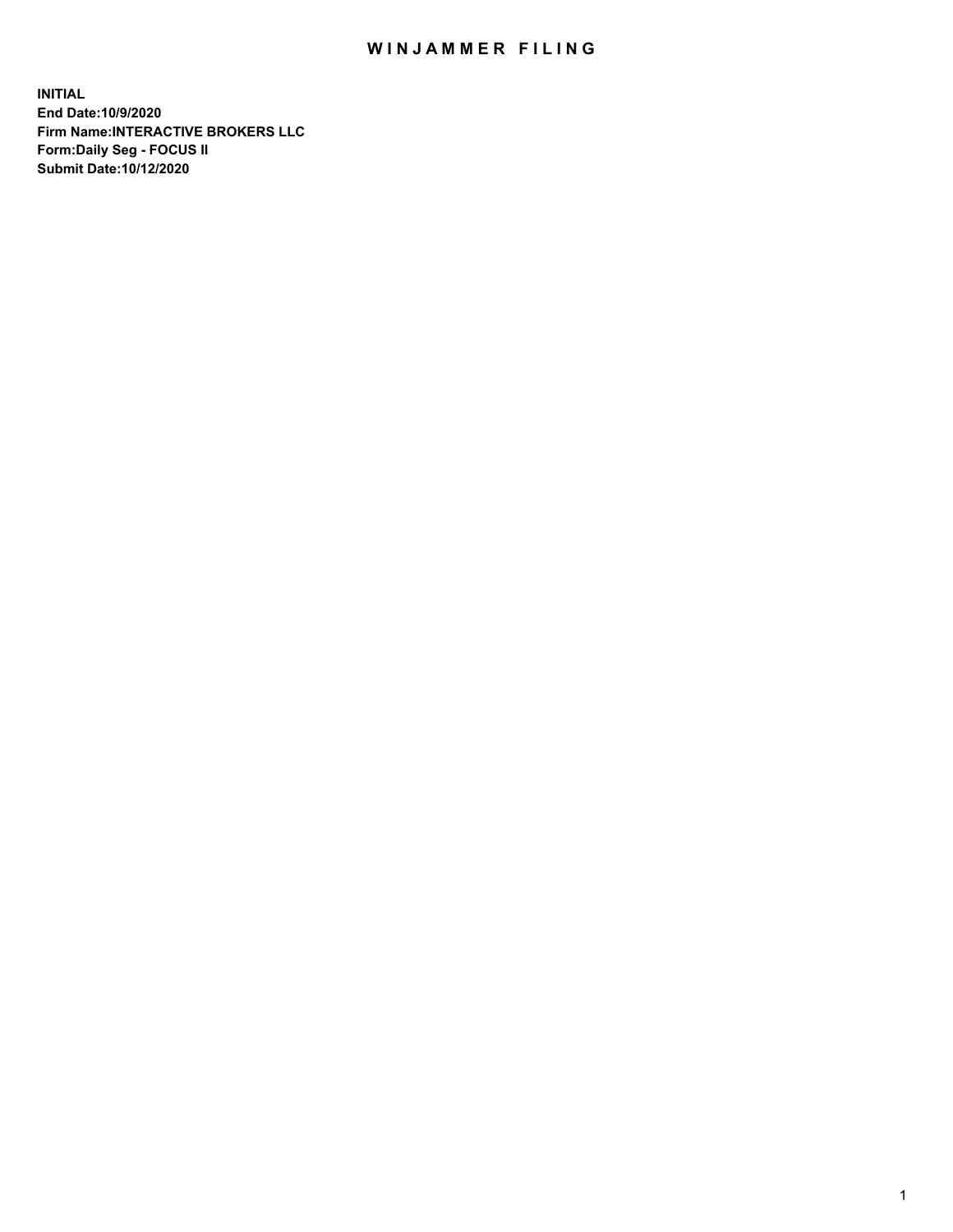**INITIAL End Date:10/9/2020 Firm Name:INTERACTIVE BROKERS LLC Form:Daily Seg - FOCUS II Submit Date:10/12/2020 Daily Segregation - Cover Page**

| Name of Company                                                                                                                                                                                                                                                                                                               | <b>INTERACTIVE BROKERS LLC</b>                                                            |  |
|-------------------------------------------------------------------------------------------------------------------------------------------------------------------------------------------------------------------------------------------------------------------------------------------------------------------------------|-------------------------------------------------------------------------------------------|--|
| <b>Contact Name</b>                                                                                                                                                                                                                                                                                                           | James Menicucci                                                                           |  |
| <b>Contact Phone Number</b>                                                                                                                                                                                                                                                                                                   | 203-618-8085                                                                              |  |
| <b>Contact Email Address</b>                                                                                                                                                                                                                                                                                                  | jmenicucci@interactivebrokers.c<br><u>om</u>                                              |  |
| FCM's Customer Segregated Funds Residual Interest Target (choose one):<br>a. Minimum dollar amount: ; or<br>b. Minimum percentage of customer segregated funds required:% ; or<br>c. Dollar amount range between: and; or<br>d. Percentage range of customer segregated funds required between: % and %.                      | $\overline{\mathbf{0}}$<br>0<br>155,000,000 245,000,000<br>0 <sub>0</sub>                 |  |
| FCM's Customer Secured Amount Funds Residual Interest Target (choose one):<br>a. Minimum dollar amount: ; or<br>b. Minimum percentage of customer secured funds required:%; or<br>c. Dollar amount range between: and; or<br>d. Percentage range of customer secured funds required between:% and%.                           | <u>0</u><br>$\overline{\mathbf{0}}$<br>80,000,000 120,000,000<br>00                       |  |
| FCM's Cleared Swaps Customer Collateral Residual Interest Target (choose one):<br>a. Minimum dollar amount: ; or<br>b. Minimum percentage of cleared swaps customer collateral required:%; or<br>c. Dollar amount range between: and; or<br>d. Percentage range of cleared swaps customer collateral required between:% and%. | <u>0</u><br>$\underline{\mathbf{0}}$<br>$\underline{0}$ $\underline{0}$<br>0 <sub>0</sub> |  |

Attach supporting documents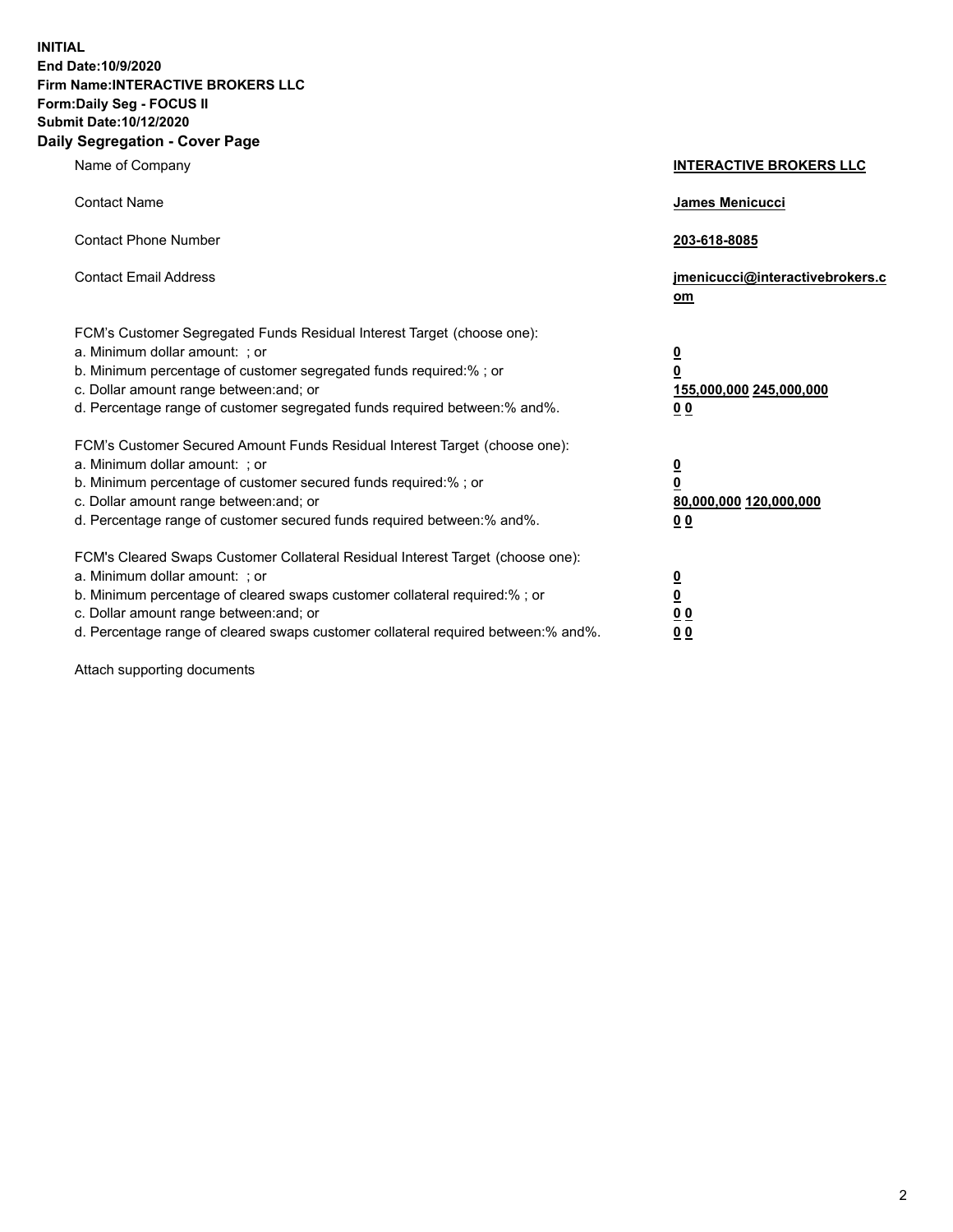**INITIAL End Date:10/9/2020 Firm Name:INTERACTIVE BROKERS LLC Form:Daily Seg - FOCUS II Submit Date:10/12/2020 Daily Segregation - Secured Amounts**

## Foreign Futures and Foreign Options Secured Amounts Amount required to be set aside pursuant to law, rule or regulation of a foreign government or a rule of a self-regulatory organization authorized thereunder **0** [7305] 1. Net ledger balance - Foreign Futures and Foreign Option Trading - All Customers A. Cash **575,696,213** [7315] B. Securities (at market) **0** [7317] 2. Net unrealized profit (loss) in open futures contracts traded on a foreign board of trade **5,103,724** [7325] 3. Exchange traded options a. Market value of open option contracts purchased on a foreign board of trade **2,847,450** [7335] b. Market value of open contracts granted (sold) on a foreign board of trade **-1,348,792** [7337] 4. Net equity (deficit) (add lines 1. 2. and 3.) **582,298,595** [7345] 5. Account liquidating to a deficit and account with a debit balances - gross amount **4,236** [7351] Less: amount offset by customer owned securities **0** [7352] **4,236** [7354] 6. Amount required to be set aside as the secured amount - Net Liquidating Equity Method (add lines 4 and 5) **582,302,831** [7355] 7. Greater of amount required to be set aside pursuant to foreign jurisdiction (above) or line 6. **582,302,831** [7360] FUNDS DEPOSITED IN SEPARATE REGULATION 30.7 ACCOUNTS 1. Cash in banks A. Banks located in the United States **36,739,810** [7500] B. Other banks qualified under Regulation 30.7 **0** [7520] **36,739,810** [7530] 2. Securities A. In safekeeping with banks located in the United States **499,914,000** [7540] B. In safekeeping with other banks qualified under Regulation 30.7 **0** [7560] **499,914,000** [7570] 3. Equities with registered futures commission merchants A. Cash **0** [7580] B. Securities **0** [7590] C. Unrealized gain (loss) on open futures contracts **0** [7600] D. Value of long option contracts **0** [7610] E. Value of short option contracts **0** [7615] **0** [7620] 4. Amounts held by clearing organizations of foreign boards of trade A. Cash **0** [7640] B. Securities **0** [7650] C. Amount due to (from) clearing organization - daily variation **0** [7660] D. Value of long option contracts **0** [7670] E. Value of short option contracts **0** [7675] **0** [7680] 5. Amounts held by members of foreign boards of trade A. Cash **146,415,498** [7700] B. Securities **0** [7710] C. Unrealized gain (loss) on open futures contracts **17,105,963** [7720] D. Value of long option contracts **2,847,450** [7730] E. Value of short option contracts **-1,348,792** [7735] **165,020,119** [7740] 6. Amounts with other depositories designated by a foreign board of trade **0** [7760] 7. Segregated funds on hand **0** [7765] 8. Total funds in separate section 30.7 accounts **701,673,929** [7770] 9. Excess (deficiency) Set Aside for Secured Amount (subtract line 7 Secured Statement Page 1 from Line 8) **119,371,098** [7380] 10. Management Target Amount for Excess funds in separate section 30.7 accounts **80,000,000** [7780] 11. Excess (deficiency) funds in separate 30.7 accounts over (under) Management Target **39,371,098** [7785]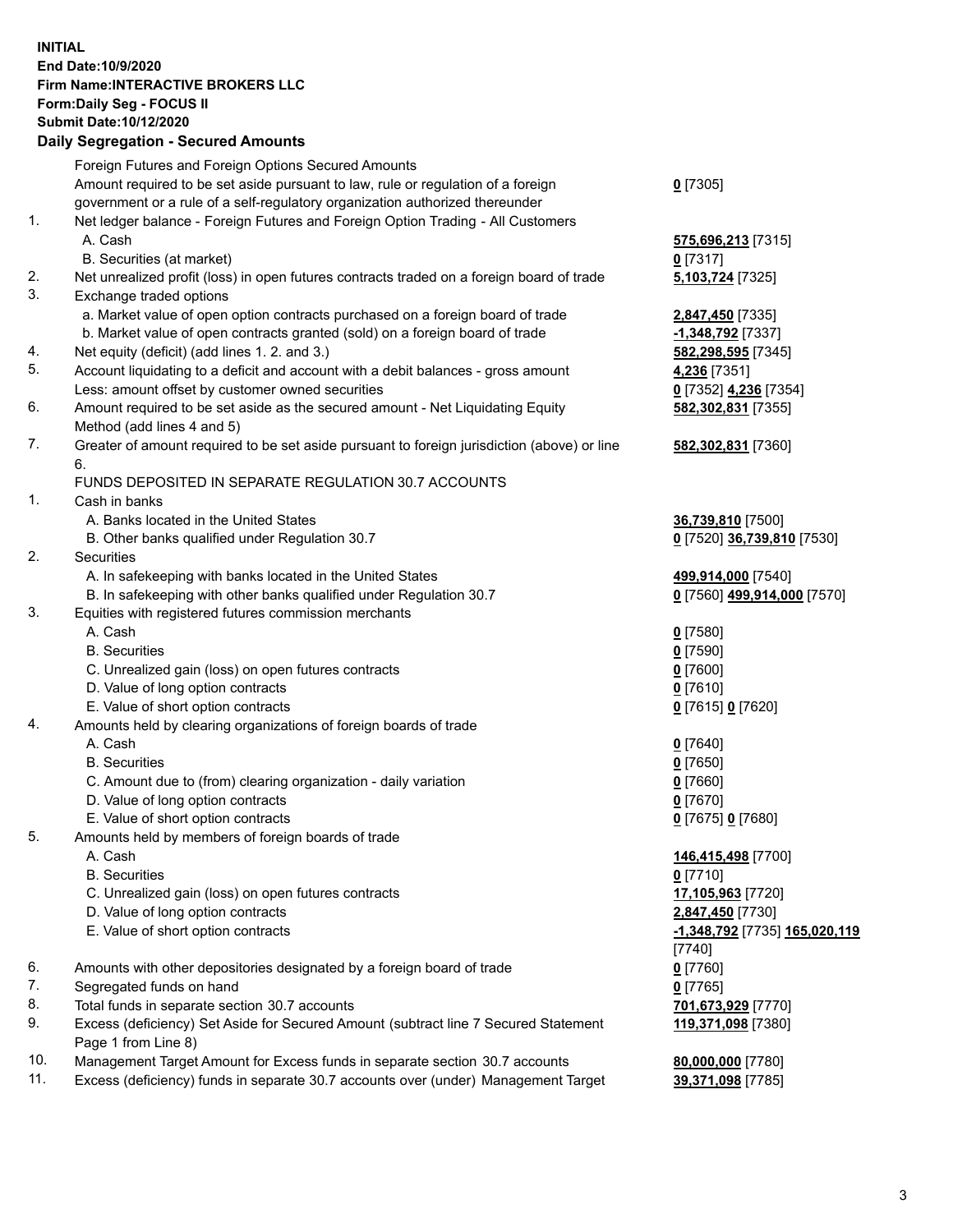**INITIAL End Date:10/9/2020 Firm Name:INTERACTIVE BROKERS LLC Form:Daily Seg - FOCUS II Submit Date:10/12/2020 Daily Segregation - Segregation Statement** SEGREGATION REQUIREMENTS(Section 4d(2) of the CEAct) 1. Net ledger balance A. Cash **5,343,559,611** [7010] B. Securities (at market) **0** [7020] 2. Net unrealized profit (loss) in open futures contracts traded on a contract market **6,710,416** [7030] 3. Exchange traded options A. Add market value of open option contracts purchased on a contract market **307,641,508** [7032] B. Deduct market value of open option contracts granted (sold) on a contract market **-253,251,223** [7033] 4. Net equity (deficit) (add lines 1, 2 and 3) **5,404,660,312** [7040] 5. Accounts liquidating to a deficit and accounts with debit balances - gross amount **6,124,836** [7045] Less: amount offset by customer securities **0** [7047] **6,124,836** [7050] 6. Amount required to be segregated (add lines 4 and 5) **5,410,785,148** [7060] FUNDS IN SEGREGATED ACCOUNTS 7. Deposited in segregated funds bank accounts A. Cash **1,084,327,689** [7070] B. Securities representing investments of customers' funds (at market) **2,554,330,778** [7080] C. Securities held for particular customers or option customers in lieu of cash (at market) **0** [7090] 8. Margins on deposit with derivatives clearing organizations of contract markets A. Cash **5,541,790** [7100] B. Securities representing investments of customers' funds (at market) **1,916,998,105** [7110] C. Securities held for particular customers or option customers in lieu of cash (at market) **0** [7120] 9. Net settlement from (to) derivatives clearing organizations of contract markets **813,501** [7130] 10. Exchange traded options A. Value of open long option contracts **307,626,741** [7132] B. Value of open short option contracts **-253,354,884** [7133] 11. Net equities with other FCMs A. Net liquidating equity **0** [7140] B. Securities representing investments of customers' funds (at market) **0** [7160] C. Securities held for particular customers or option customers in lieu of cash (at market) **0** [7170] 12. Segregated funds on hand **0** [7150] 13. Total amount in segregation (add lines 7 through 12) **5,616,283,720** [7180] 14. Excess (deficiency) funds in segregation (subtract line 6 from line 13) **205,498,572** [7190] 15. Management Target Amount for Excess funds in segregation **155,000,000** [7194] **50,498,572** [7198]

16. Excess (deficiency) funds in segregation over (under) Management Target Amount Excess